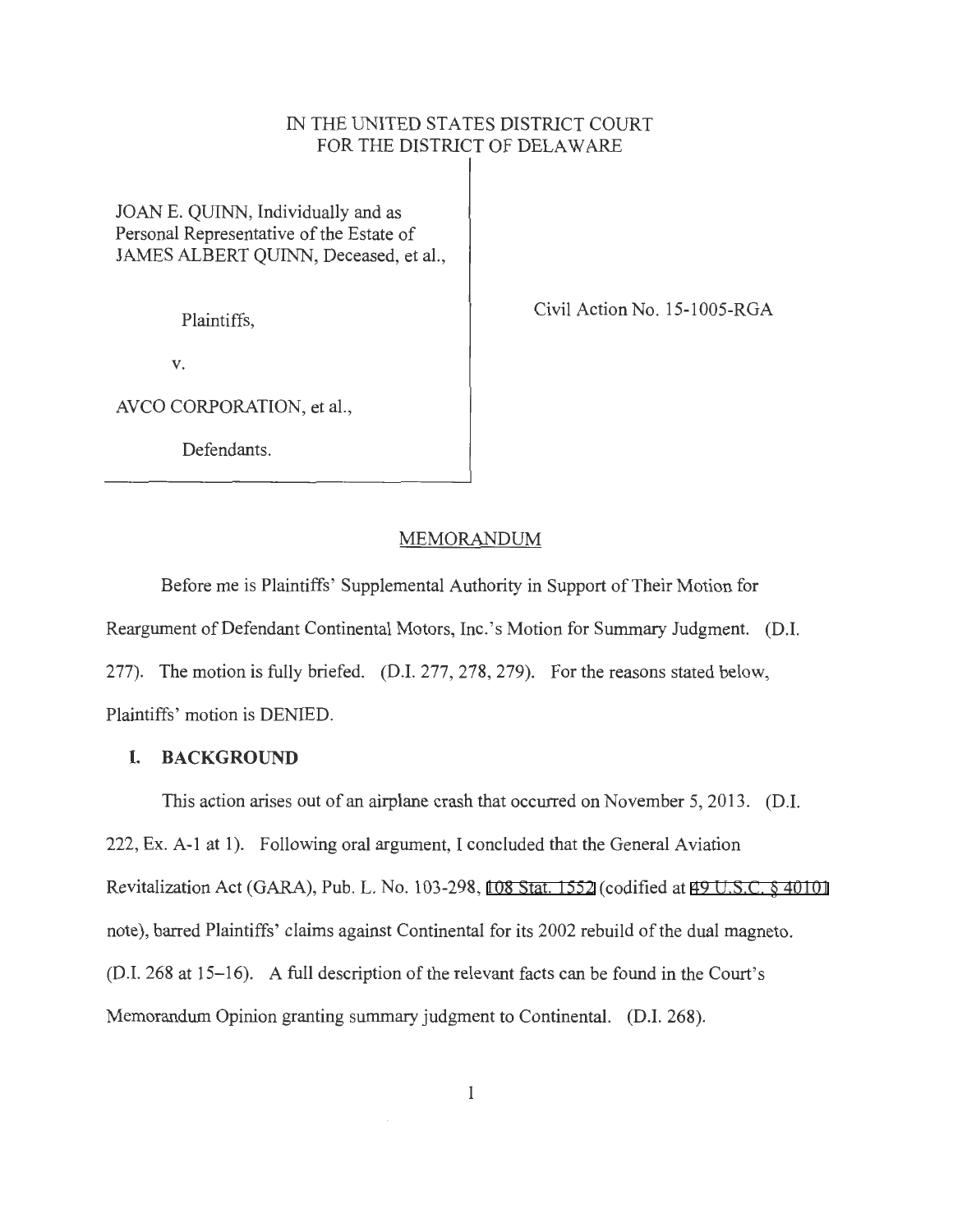Plaintiffs moved for reargument on the grounds that Continental is not entitled to the protections of GARA for its role as the rebuilder and seller of the dual magneto. (D.I. 271). I granted reargument on three issues: (1) whether the phrase "capacity as a manufacturer" includes a manufacturer acting as a rebuilder or a seller; (2) the status of Plaintiffs' claims against Continental in its capacity as a rebuilder; and (3) the status of Plaintiffs' claims against Continental in its capacity as a seller. (D.I. 274 at 5).

### **II. LEGAL STANDARD**

"The court shall grant summary judgment if the movant shows that there is no genuine dispute as to any material fact and the movant is entitled to judgment as a matter of law." FED. [R. CIV. P. 56\(a\)](http://www.google.com/search?q=FRCP+56(a)). Material facts are those "that could affect the outcome" of the proceeding. *Lamont v. New Jersey,* [637 F.3d 177, 181](http://scholar.google.com/scholar?q=637+f.3d+177&btnG=&hl=en&as_sdt=6) (3d Cir. 2011) (quoting *Anderson v. Liberty Lobby, Inc.*, [477 U.S. 242](http://www.google.com/search?q=477+u.s.+242)[,](http://scholar.google.com/scholar?q=477+u.s.+242&btnG=&hl=en&as_sdt=6) [248](http://www.google.com/search?q=248) (1986)). "[A] dispute about a material fact is 'genuine' if the evidence is sufficient to permit a reasonable jury to return a verdict for the nonmoving party." *Id.* 

When determining whether a genuine issue of material fact exists, the court must view the evidence in the light most favorable to the non-moving party and draw all reasonable inferences in that party's favor. *Wishkin v. Potter,* [476 F.3d 180, 184](http://scholar.google.com/scholar?q=476+f.3d+180&btnG=&hl=en&as_sdt=6) (3d Cir. 2007). If the non-moving party fails to make a sufficient showing on an essential element of its case with respect to which it has the burden of proof, the moving party is entitled to judgment as a matter oflaw. *See Celotex Corp. v. Catrett,* 4 77 U.S. 317, 322 (1986).

#### **III. DISCUSSION**

GARA's 18-year statute of repose applies to claims "brought against the manufacturer of the aircraft or the manufacturer of any new component, system, subassembly, or other part of the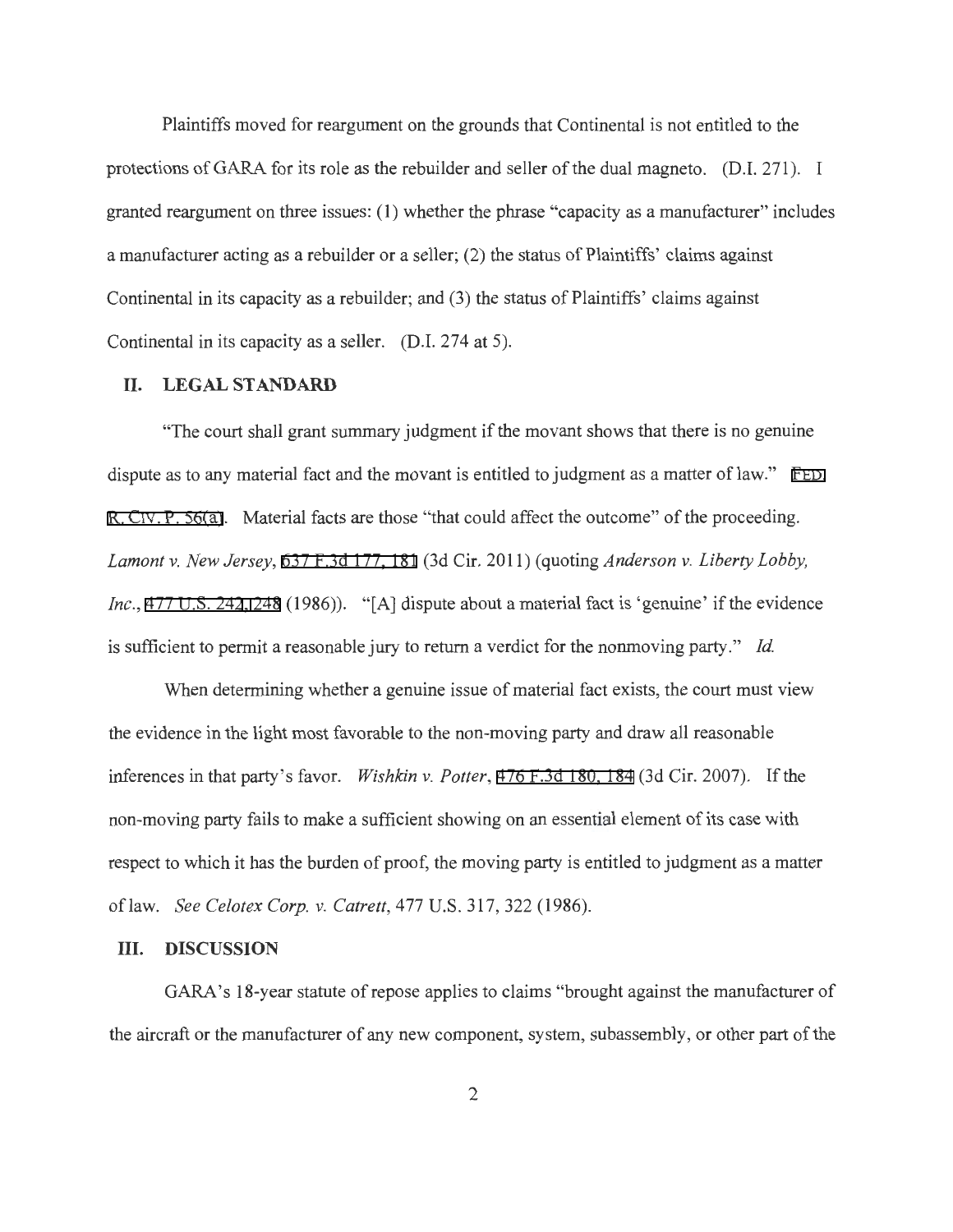aircraft, in its capacity as a manufacturer . . . ." GARA  $\S 2(a)$ . Plaintiffs argue that the phrase "capacity as a manufacturer" does not include rebuilders or sellers. (D.I. 277 at 4-9). Thus, Plaintiffs contend that Continental was not acting in its capacity as a manufacturer when it rebuilt and sold the magneto in 2002 and GARA's protections do not apply. *(Id.).* 

Plaintiffs first argue that since GARA contains no mention of "rebuilders" or "sellers," Congress did not intend to shield them from liability. *(Id.* at 5). They also rely on a legislative report which clarifies the meaning of GARA  $\S$  2(a). The report provides:

The ["in its capacity as a manufacturer"] limitation is intended to insure that parties who happen to be manufacturers of an aircraft or a component part are not immunized from liability they may be subject to in some other capacity. For example, in the event a party who happened to be a manufacturer committed some negligent act as a mechanic of an aircraft or as a pilot, and such act was a proximate cause of an accident, the victims would not be barred from bringing a civil suit for damages against that party in its capacity as a mechanic.

H.R. REP. 103-525(II). Plaintiffs argue, "Certainly, this language demonstrates that Congress specifically contemplated manufacturers performing maintenance services, such as rebuilding a product, and determined that manufacturers who are not acting like manufacturers should not be afforded GARA protection." (D.I. 277 at 6).

Plaintiffs contend that rebuilding a magneto is an unprotected maintenance procedure. *(Id.).* Plaintiffs reason that a manufacturer is authorized to rebuild an aircraft part under 14 [C.F.R. § 43.3](http://www.google.com/search?q=14+++c.f.r.++43.3), which applies to the role of maintenance personnel. *(Id.).* They assert that 14 C.F.R. pt. 21 provides the regulations that apply to manufacturers "in their capacity as manufacturers." *(Id.)*. Thus, they argue that since rebuilding a magneto is authorized under part 43 instead of part 21 , it is a maintenance procedure performed in the manufacturer's capacity as a mechanic, not as a manufacturer. *(Id. ).*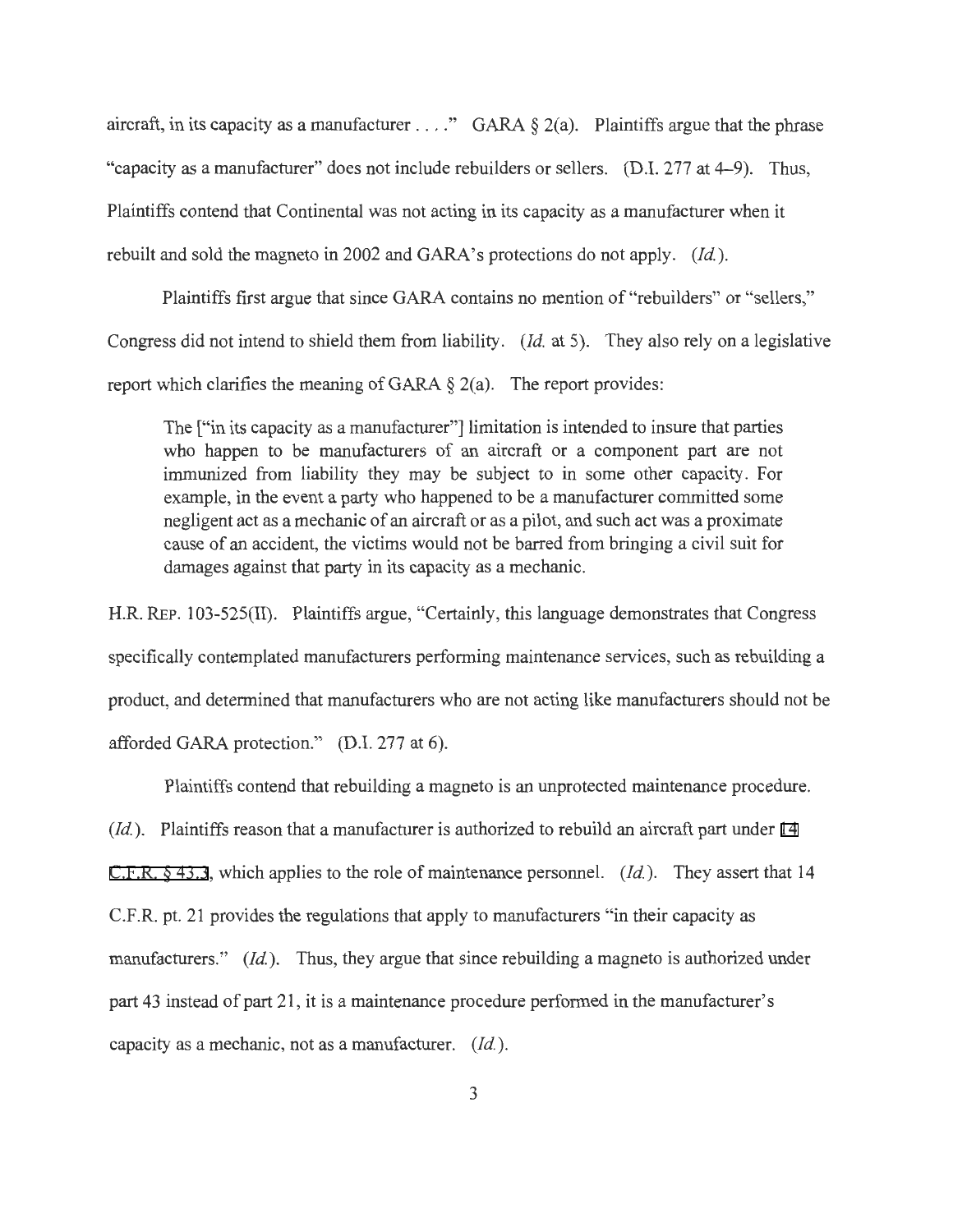I do not think that the structure of the FAA regulations shows that rebuilding a magneto is a maintenance procedure performed by a manufacturer in its capacity as a mechanic rather than in its capacity as a manufacturer. Although rebuilt parts are governed under part 43 rather than part 21 , they must meet the same tolerances and limits as new parts. *See* [14 C.F.R. §](http://www.google.com/search?q=14+c.f.r.+++43) [43](http://www.google.com/search?q=14+c.f.r.+++43) .2(b) ("No person may describe in any required maintenance entry or form an aircraft . .. or component part as being rebuilt unless it has been disassembled, cleaned, inspected, repaired as necessary, reassembled, and tested to the same tolerances and limits as a new item, using either new parts or used parts that either conform to new part tolerances and limits or to approved oversized or undersized dimensions."). This is different than the standards required for general maintenance. For example, an overhauled part<sup>1</sup> must be "tested in accordance with approved standards and technical data." *Id.* § 43.2(a); *see also id.* § 43.13 ("Each person performing maintenance, alteration, or preventive maintenance on an aircraft, engine, propeller, or appliance shall use the methods, techniques, and practices prescribed in the current manufacturer's maintenance manual or Instructions for Continued Airworthiness prepared by its manufacturer, or other methods, techniques, and practices acceptable to the Administrator .... ").

Further, only a manufacturer can rebuild an aircraft part. *Id.* § 43.3(j). "Unlike with repairs or overhauls, the manufacturer itself controls when a part is rebuilt." (D.I. 268 at 12). In the original opinion granting summary judgment, I concluded that Continental qualifies as a manufacturer under GARA because only a manufacturer can rebuild an aircraft per FAA

<sup>&</sup>lt;sup>1</sup> One court has stated that an "overhauled" part is one that "is removed for maintenance and returned to the aircraft." *Robinson v. Hartzell Propeller Inc. ,* [326 F. Supp. 2d 631](http://scholar.google.com/scholar?q=326++f.++supp.++2d++631&btnG=&hl=en&as_sdt=6) , 663 (E.D. Pa. 2004).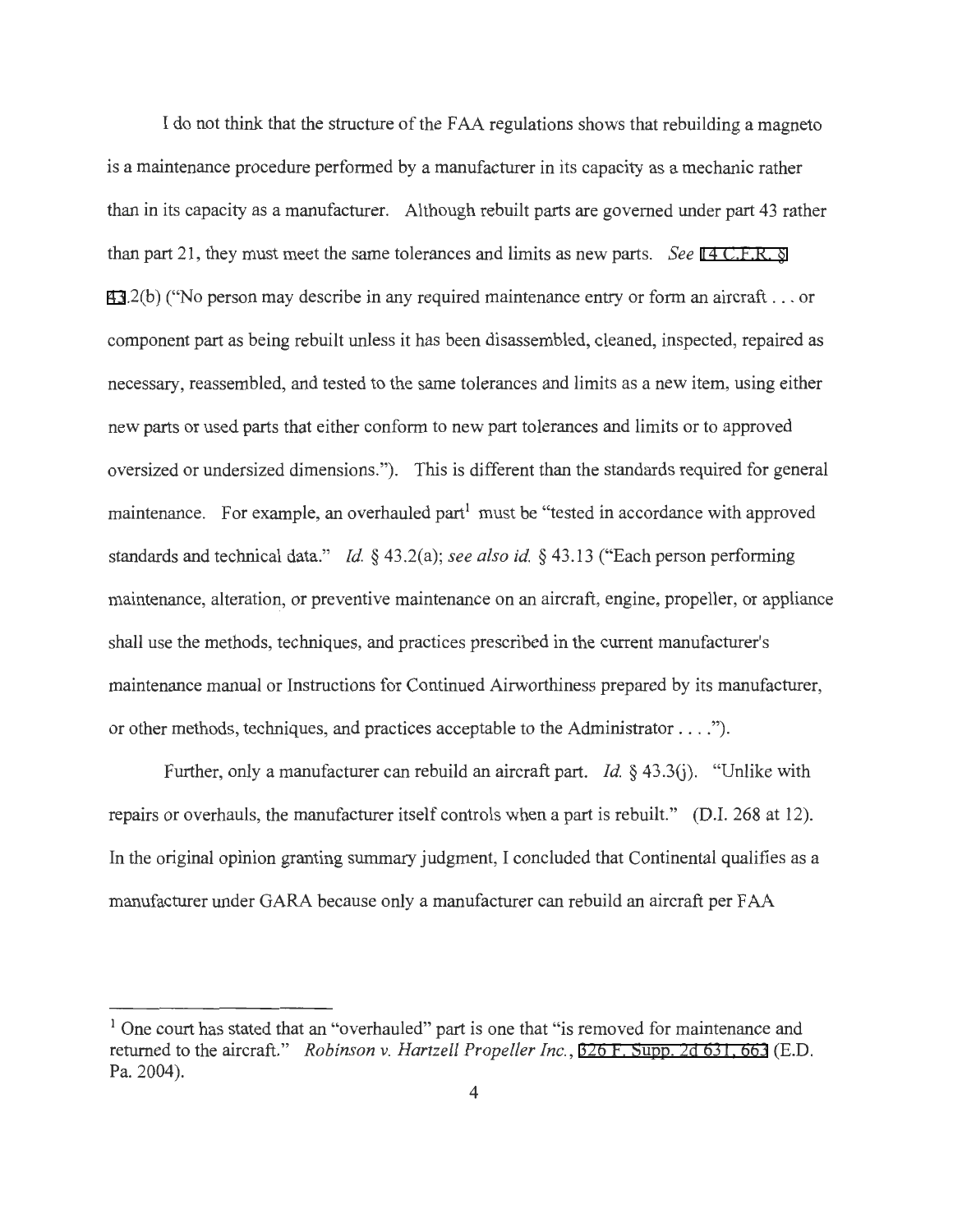regulations.<sup>2</sup> (D.I. 268 at  $11-12$ ). It makes no sense to say that Continental is a "manufacturer" under GARA because it rebuilt the magneto but then conclude that Continental was not acting "in its capacity as a manufacturer" when it rebuilt the magneto. If only a manufacturer can rebuild an aircraft part, then a manufacturer who rebuilds an aircraft part is necessarily acting in its capacity as a manufacturer.<sup>3</sup>

The parties do not cite—and the Court did not find—any cases addressing whether the phrase "capacity as a manufacturer" includes rebuilders. Continental directs the Court to a line of cases holding that a manufacturer is acting in its capacity as a manufacturer when it publishes maintenance manuals. *Crouch v. Honeywell Int '!, Inc.,* [720 F.3d 333, 339-41](http://scholar.google.com/scholar?q=720+f.3d+333&btnG=&hl=en&as_sdt=6) (6th Cir. 2013); *Est. ofGrochowske v. Romey,* [813 N.W.2d 687, 695-97](http://scholar.google.com/scholar?q=813+n.w.2d+687&btnG=&hl=en&as_sdt=6) (Wis. Ct. App. 2012); *Mason v. Schweizer Aircraft Corp.,* 653 N.W.2d 543, 549-52 (Iowa 2002); *Burroughs v. Precision Airmotive Corp.,* [93 Cal. Rptr. 2d 124, 133-39](http://scholar.google.com/scholar?q=93+cal.+rptr.+2d+124&btnG=&hl=en&as_sdt=6) (Cal. Ct. App. 2000). These holdings are based on the fact that federal regulations require manufacturers to publish these manuals. *See Crouch,*  [720 F.3d at 340](http://scholar.google.com/scholar?q=720+f.3d+333&btnG=&hl=en&as_sdt=6). Although a manufacturer is not required by law to rebuild an aircraft part, I do find the "maintenance manual" line of cases instructive. A manufacturer that rebuilds an aircraft part—just like a manufacturer that publishes a maintenance manual—is engaging in conduct that is exclusively reserved to aviation manufacturers by federal regulations.

Thus, I conclude that a manufacturer is acting "in its capacity as a manufacturer" under GARA when it rebuilds an aircraft part. Because Continental was acting in its capacity as a

<sup>&</sup>lt;sup>2</sup> Plaintiffs do not appear to challenge this finding. *(See D.I. 277 at 5)*.<br><sup>3</sup> The fact that only manufacturers can rebuild aircraft parts also renders Plaintiffs' statutory language argument unpersuasive. (See D.I. 277 at 5). If only manufacturers can rebuild aircraft parts, then it was unnecessary for Congress to separately reference "rebuilders" in the statute. All "rebuilders" are "manufacturers."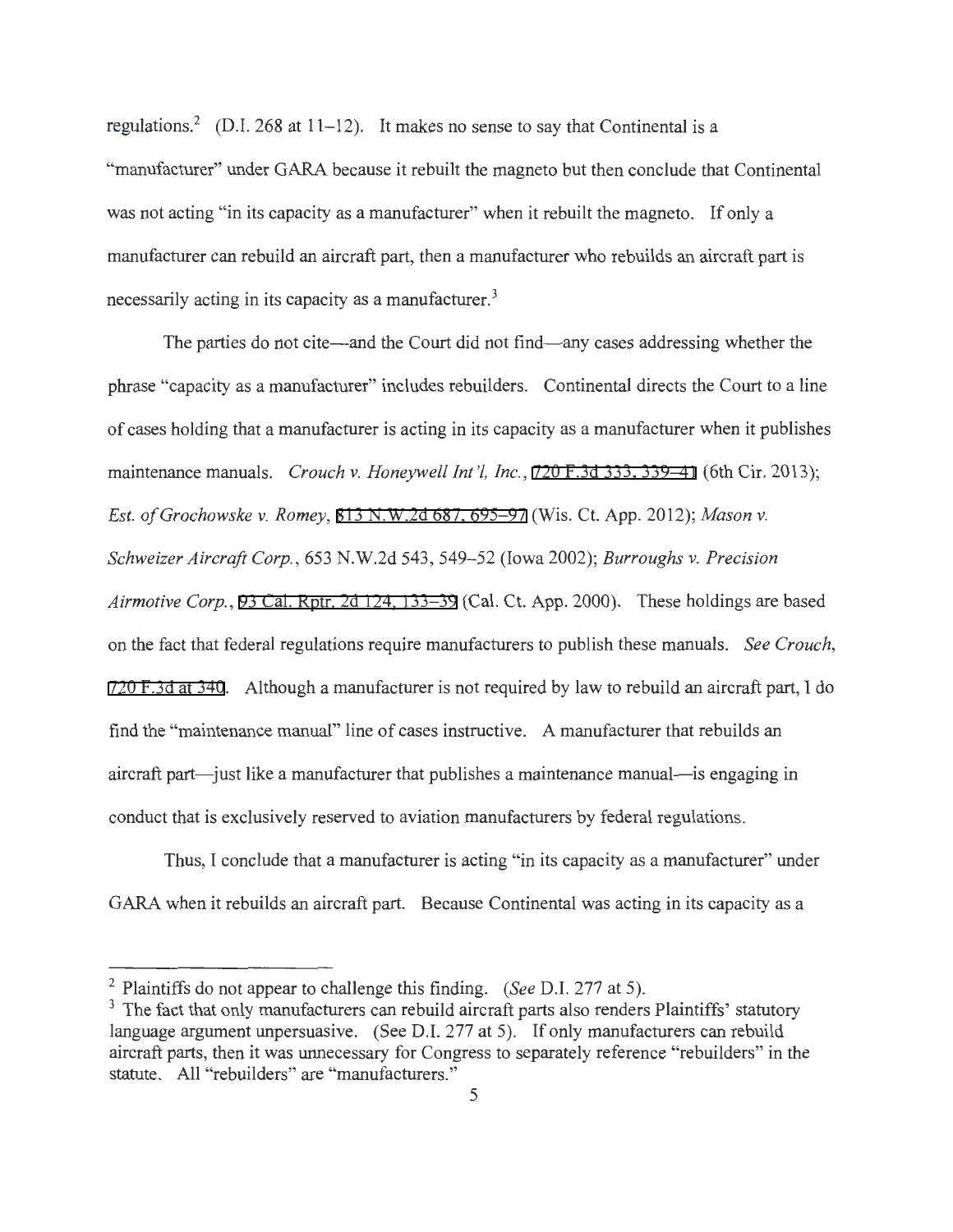manufacturer when it rebuilt and sold<sup>4</sup> the magneto in 2002, GARA applies. Plaintiffs' new argument thus does not change my original holding that Plaintiffs' negligence claims against Continental are barred under GARA. (D.I. 268 at 15-16). I therefore reaffirm my grant of Continental's motion for summary judgment as to Plaintiffs' negligence claims in Count Five of the Complaint.

### **IV. CONCLUSION**

An appropriate order will issue.

Entered this  $\cancel{\frac{3}{2}}$  day of March, 2022.

Kuhard G. andravy United States District Judge

<sup>&</sup>lt;sup>4</sup> Plaintiffs do not make any separate arguments that Continental's sale of the rebuilt magneto was not in its capacity as a manufacturer. But Plaintiffs do cite *Garcia v. Wells Fargo Bank Nw., NA. Tr.,* [2011 WL 6257148](https://www.westlaw.com/Link/Document/FullText?rs=USCLink&vr=3.0&findType=Y&cite=2011%2B%2Bwl%2B%2B6257148&refPos=6257148&refPosType=s&clientid=USCourts) (S.D. Fla. Dec. 14, 2011). In *Garcia,* the airplane manufacturer argued that it was protected from liability under GARA for the sale of a replacement part which allegedly caused the accident. *Id.* at \*3. The court rejected this argument, stating, "Neither the text of GARA nor the Judiciary Committee Notes make mention of a special exception for airplane manufacturers who then sell replacement parts . ... GARA does not prohibit Plaintiff from bringing a strict liability action against Defendant for its role as a seller of a product that allegedly malfunctioned and caused injury." *Id.* In *Garcia*, however, it was undisputed that the airplane manufacturer did not manufacture the replacement part that caused the accident. It merely sold the part. Here, Continental rebuilt and sold the magneto. As I concluded above, Plaintiffs' claims against Continental for the rebuild of the magneto are barred under GARA. If Plaintiffs were allowed to maintain a suit for Continental's sale of the rebuilt magneto, this would pave the way for plaintiffs to easily recharacterize their claims to avoid GARA. *See Grochowske,* [813 N.W.2d at 700](http://scholar.google.com/scholar?q=813+n.w.2d+687&btnG=&hl=en&as_sdt=6) ("Allowing the plaintiffs to use artful pleadings to bypass GARA's protections and sue [the manufacturer] for actions it took in its capacity as a manufacturer outside of the repose period would undermine the legislative intent behind the statute of repose."). For example, plaintiffs could avoid GARA by characterizing a design defect claim as a claim that a manufacturer negligently sold a defective part. *(See* D.I. 278 at 6-7). Thus, GARA applies to both Continental's rebuild and sale of the magneto.